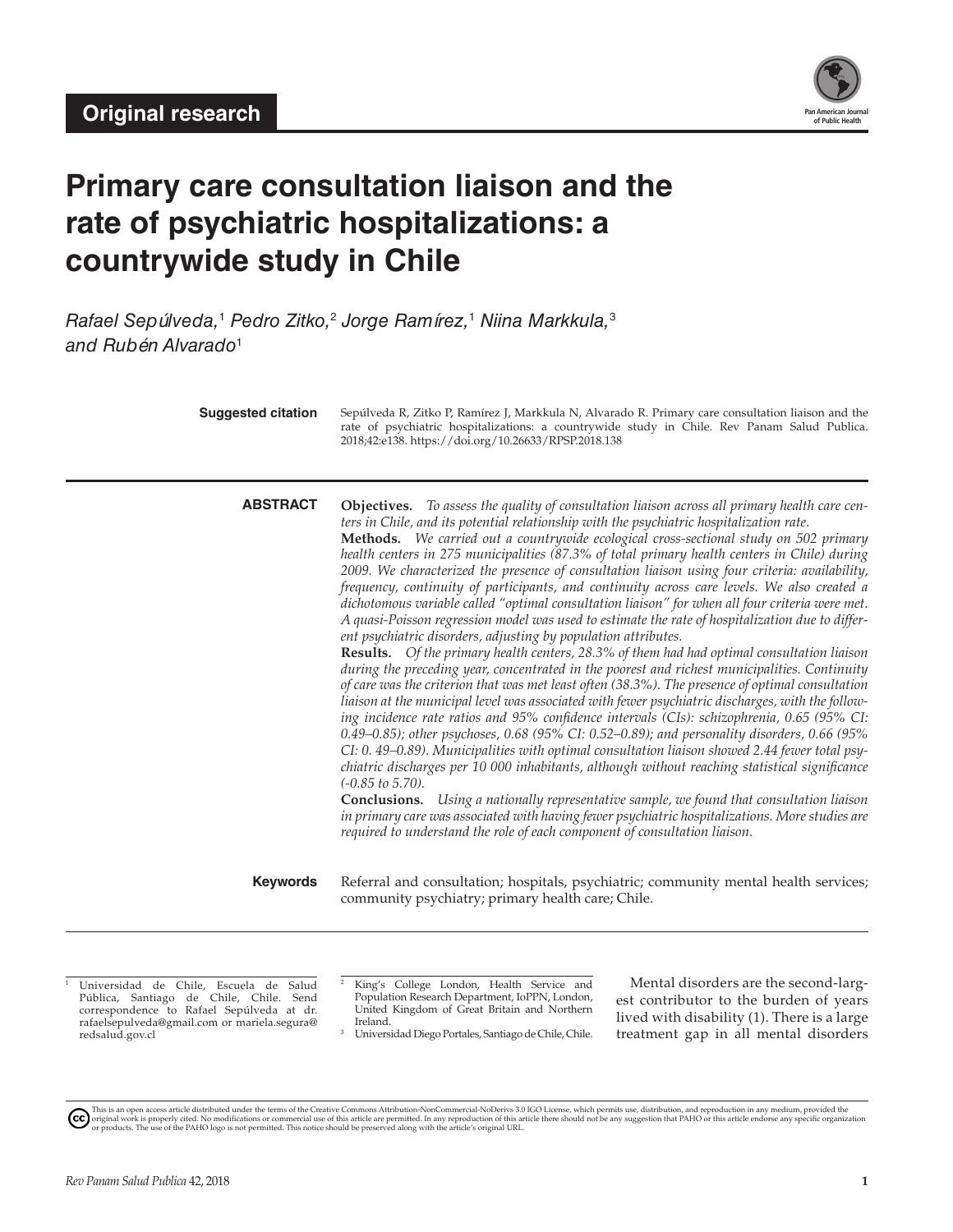(2), and to expand treatment coverage, it is vital to provide treatment for mental disorders in primary care. This can be facilitated by consultation liaison (CL), where a mental health specialist supports the primary care provider who is in charge of the treatment (3), usually by visiting the health center periodically. It is a way for primary and secondary care to communicate with each other, and it is also a fundamental part of the community model in mental health care (4). Moreover, CL increases the capacity of primary care workers to resolve cases at the primary level, and it enhances communication and continuity of care between these two levels (5).

From a public health perspective, mental health services that are better articulated with each other and that effectively incorporate primary health centers are associated with reduced use of more complex resources and lower cost per unit, such as with psychiatric hospitalization (6, 7). In particular, the community model in mental health care has been shown to reduce psychiatric emergency visits (8). In addition, intensive case management may reduce the time spent in inpatient care (9).

Some studies looking specifically at the impact of CL have found that it improves mental health outcomes and the adequacy of the treatment received (3). However, the quality of this evidence was considered low, and more substantiation is needed to assess the effectiveness of CL in different groups, and in preventing negative outcomes such as hospitalizations.

This study is set in Chile, where the public mental health care sector reflects the challenges of a middle-income country, despite the country being recently classified as a high-income country (10). At the time of the study, the country had about 17 million inhabitants, with more than 70% of the population using the public health system (11). The mental health services are provided at the primary care level free of charge, with referral to secondary care if necessary.

This ecological study aimed to assess the quality of psychiatric consultancy across all primary health centers in Chile, as well as the potential relationship that consultancy has with the psychiatric hospitalization rate.

## **MATERIAL AND METHODS**

We carried out an ecological cross-sectional study gathering information from various data sources.

We surveyed all the public primary health centers of Chile ( $N = 575$ ) in all the municipalities of the country  $(N =$ 346). Information on type and quality of CL was collected using the EvaRed-Com-TMS instrument at the primary health center level. This instrument was developed and validated in Chile and it has been used in several studies related to the evaluation of the community mental health care model (12-14). The EvaRedCom-TMS is composed of three parts. The first part measures availability of mental health resources (e.g., number of units allocated for hospitalization, rehabilitation, outreach care, etc.) and accessibility (e.g., waiting times, distance of heath care centers from locations, cost of transport). The second part measures the level of specialization of mental health care units and was adapted from the International Classification of Mental Health Care instrument (15). The third part includes specific information about the health care for patients with a diagnosis of schizophrenia.

In the context of this study, CL is understood as the meeting of at least one psychiatrist with at least one general practitioner, with the aim of examining patients and clinical records, improving the functioning of the mental health program in the territory of the primary health center, and promoting the continuity of care when patients move between different levels of health care.

The questionnaire encompassed four key aspects of CL: (i) availability of CL (yes or no) at the level of the primary health care center; (ii) frequency of CL (categorized as less than one time per month, monthly, or at least fortnightly); (iii) CL performed regularly by the same psychiatrist (yes or no); and (iv) if a patient was transferred to secondary care, would the person be attended by the same psychiatrist providing the CL (three categories: never or almost never, almost always, or always).

The survey using EvaRedCom-TMS was performed by trained staff between June 2009 and January 2010 (16). Of the 575 primary health centers (belonging to 346 municipalities), information was

collected for 555 primary health centers (291 municipalities), corresponding to a response rate of 96.5%. There was missing data in some variables related to the CL. The final number of primary health centers included in the analysis was 502, equivalent to 87.3% of all primary health centers available in the country (275 municipalities). The details of the field work process and EvaRedCom-TMS are described elsewhere (16). The study was approved by the Ethics Committee of the School of Medicine of the Universidad de Chile.

### **Exposure: consultation liaison**

The quality of the CL was generated from the questions in the EvaRed-Com-TMS instrument as described above. The CL at the primary health center level was considered optimal when the following criteria were met during the preceding 12 months: (a) CL was available, (b) it occurred at least monthly, (c) it was performed by the same psychiatrist, and (d) in the case of patients transferred to the secondary level of care, they would be attended always or almost always by the same psychiatrist providing the consultation. In addition to this dichotomous definition, a three-level quality variable was explored: not available, available but not optimal, and optimal.

### **Outcome: psychiatric hospitalization rate**

The outcome of the study was the rate of hospitalization at the municipality level. This classic indicator has been used in several studies for evaluating the performance of health services, mainly because it is relatively easy to collect and it also measures resource utilization (17–21). The number of hospitalizations in 2009 was extracted from the national register of hospital discharges, maintained by the Chilean Ministry of Health (available from [www.deis.cl\)](www.deis.cl). The database has been updated yearly since 2003, and it includes information on any hospitalization occurring in the country, in both private and public institutions. Psychiatric hospitalization was defined as those hospitalizations whose main discharge diagnosis was F00-F69.9, according to the International Classification of Diseases, 10th revision (ICD-10). The hospitalizations were stratified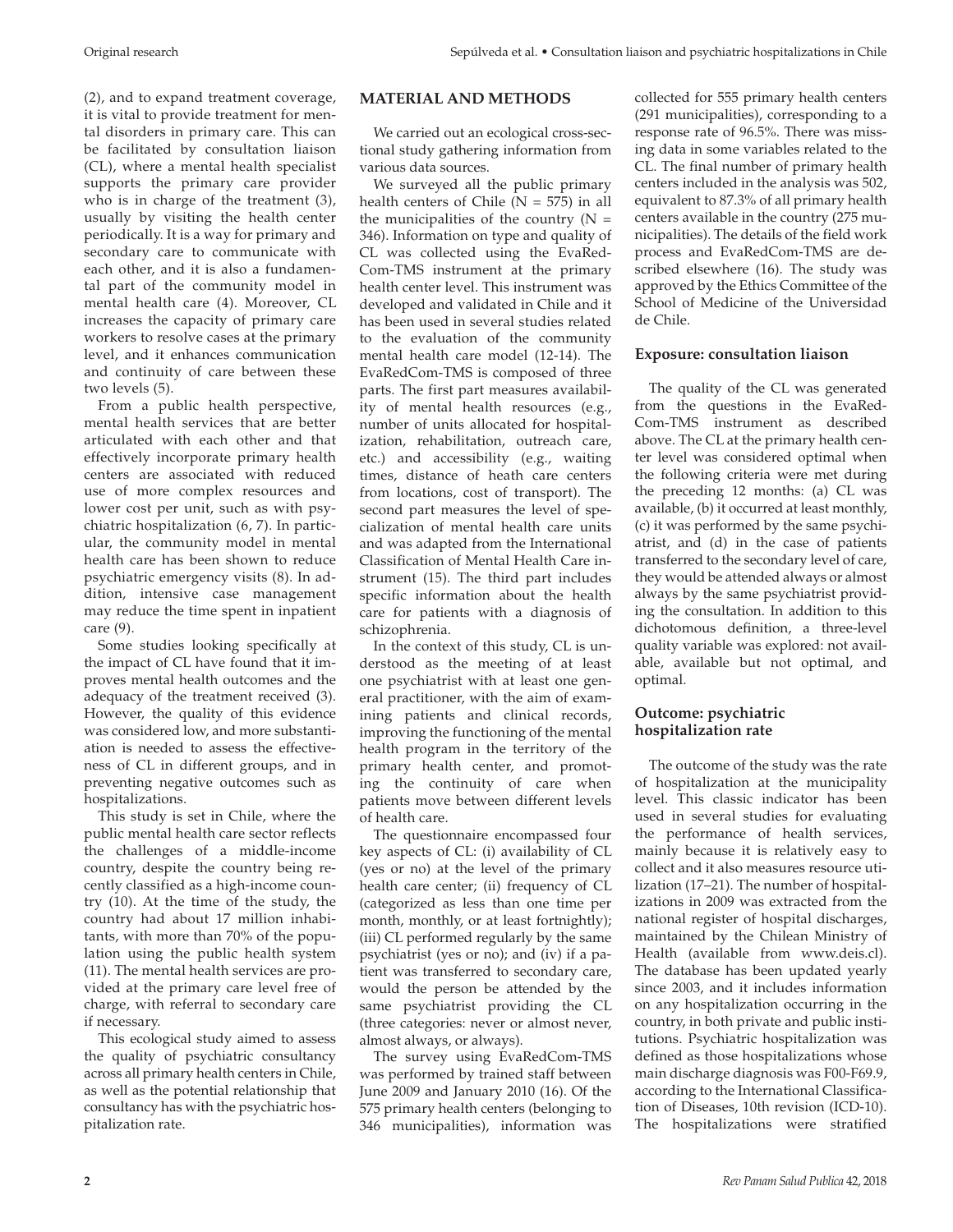into eight categories: organic mental disorders (F00.0-F09.9); substance use disorders (F10.0-F19.9); bipolar disorders (F30.0-F31.9); depressive and other mood disorders (F32.0-F39.9); schizophrenia (F20.0-F20.9); other nonaffective psychotic disorders (F21.0-F29.9); anxiety disorders (F40.0-F49.9); and personality disorders (F60.0-F69.9). Because CL is provided almost exclusively in the public health care network, the analysis considered only discharges from public hospitals.

The population used as the denominator to calculate the rate of hospitalization was extracted from the database of the public National Health Fund (22) and corresponded to all beneficiaries of the public health care sector. Both the population and hospitalizations were limited to persons 15 years old or older.

### **Confounders**

There is abundant evidence of the relationship between economic deprivation and a higher incidence of psychosocial stress, mental disorders, and psychiatric hospitalization (23–25). Therefore, we included two proxy variables to measure the municipality socioeconomic level. The first one was the proportion of people living below the poverty line in each municipality. The information was extracted from the database of the National Socioeconomic Characterization Survey (CASEN) for 2009. Since 1988, this survey has been carried out routinely every two or three years in Chile. The survey is representative at the national, regional, and municipality level. The total sample for the CASEN 2009 was 246 924 people, and its methodological description is available elsewhere (26). The survey defined the poverty line as the amount of money a person needed to access a basic monthly basket of food and goods, which in 2009 was approximately US\$ 117 and US\$ 79 for urban and rural localities, respectively (27). Household per capita autonomous income was used in the calculation.

The second socioeconomic variable included was low educational attainment. This was defined as the percentage of people more than 18 years old who had less than 9 years of formal education. The information was also extracted from CASEN 2009.

In all cases, in line with the complex design of the survey sample, the data on each individual was weighted using the inverse of the probability of selection.

Additionally, data were adjusted for the sex and age distribution of the population in each municipality, since these factors are associated with the risk of being hospitalized for a psychiatric disorder (28). For this purpose, we built two variables using the CASEN survey: the proportion of population who were female, and the proportion of the population between 15 and 55 years old.

#### **Statistical analysis**

For descriptive purposes, the presence of optimal CL was explored at the primary health center level. However, the rate of hospitalization was only available at the municipal level. Therefore, a variable of "optimal CL at municipal level" was created by calculating the proportion of public-health-sector beneficiaries in each municipality who belonged to a primary health center territory with optimal CL. If the proportion was higher than 0.5, the municipality was coded as 1, indicating the presence of optimal CL. Otherwise, it was coded as 0, indicating the absence of optimal CL. It is worth noting that 64% of the municipalities included in the analysis had only one primary health center, so the classification of the center was equivalent to that of the municipal level.

The availability of optimal CL at primary health centers was estimated, and the presence of its different quality criteria was described. Equity in the distribution of optimal CL was explored by categorizing the municipalities according to the percentage of people living in poverty in four quartiles. The fraction of primary health centers with optimal CL for each quartile is reported.

The association between the presence of optimal CL at the municipal level and the rate of psychiatric hospitalization was explored using quasi-Poisson regression models, adjusting and not adjusting for potential confounders. The results are expressed using absolute terms, i.e., difference of means, and using the incidence rate ratio (IRR); 95% confidence intervals (CIs) are also reported for all the models. The same analyses were repeated using the threelevel variable of CL quality as was described above. All analyses were performed using R version 3.0.1 statistical software.

#### **RESULTS**

Information on the poverty rate, educational attainment, and rate of psychiatric hospitalization by municipality is presented in Table 1. The mean percentage of people living under the poverty line across municipalities was 55.4%, while the mean of low educational attainment was 27.6%.

The overall rate of psychiatric hospitalization was 21.4 per 10 000 people (Table 1). Substance use and depressive disorders were the most common reasons for hospitalization, with rates over 5.0 per 10 000 people.

CL was available in 62.4% (95% CI: 58.2%–66.7%) of primary health centers (Figure 1). The criterion of optimal CL that was the least often met was continuity of care after referral to secondary care with the same psychiatrist performing the CL (38.3%, 95% CI: 34.0%–42.5%). The proportion of primary health centers receiving optimal CL was 28.3% (95% CI: 24.4%–32.2%).

Optimal CL was most often available in primary health centers belonging to municipalities in the poorest quartile (41.3%, 95% CI: 34.4%–48.2%), followed by the municipalities in the richest quartile (27.3%, 95% CI: 18.5%– 36.0%). The second-richest quartile presented the lowest presence of primary health centers with optimal CL (11.6%, 95% CI: 5.1%–18.0%), while the second-poorest quartile showed an intermediate rate (20.5%, 95% CI:  $13.1\% - 28.0\%$ ).

Table 2 presents the incidence rate ratios (IRRs) for hospitalization due to different mental disorders in municipalities with and without optimal CL. Optimal CL was associated with a lower rate of hospitalization for schizophrenia, other psychoses, and personality disorders. Municipalities with optimal CL had 35% (95% CI: 15%–51%) fewer hospitalizations for schizophrenia and 32% (95% CI: 11%–48%) fewer hospitalizations for other psychoses than did municipalities without optimal CL.

Municipalities with optimal CL had 1.01 (95% CI: 0.42–1.61) fewer hospitalizations per 10 000 people due to schizophrenia than did municipalities without optimal CL, according to the adjusted model. Total hospitalizations were 2.44 fewer per 10 000 people in municipalities with optimal CL, but this finding was not statistically significant. A similar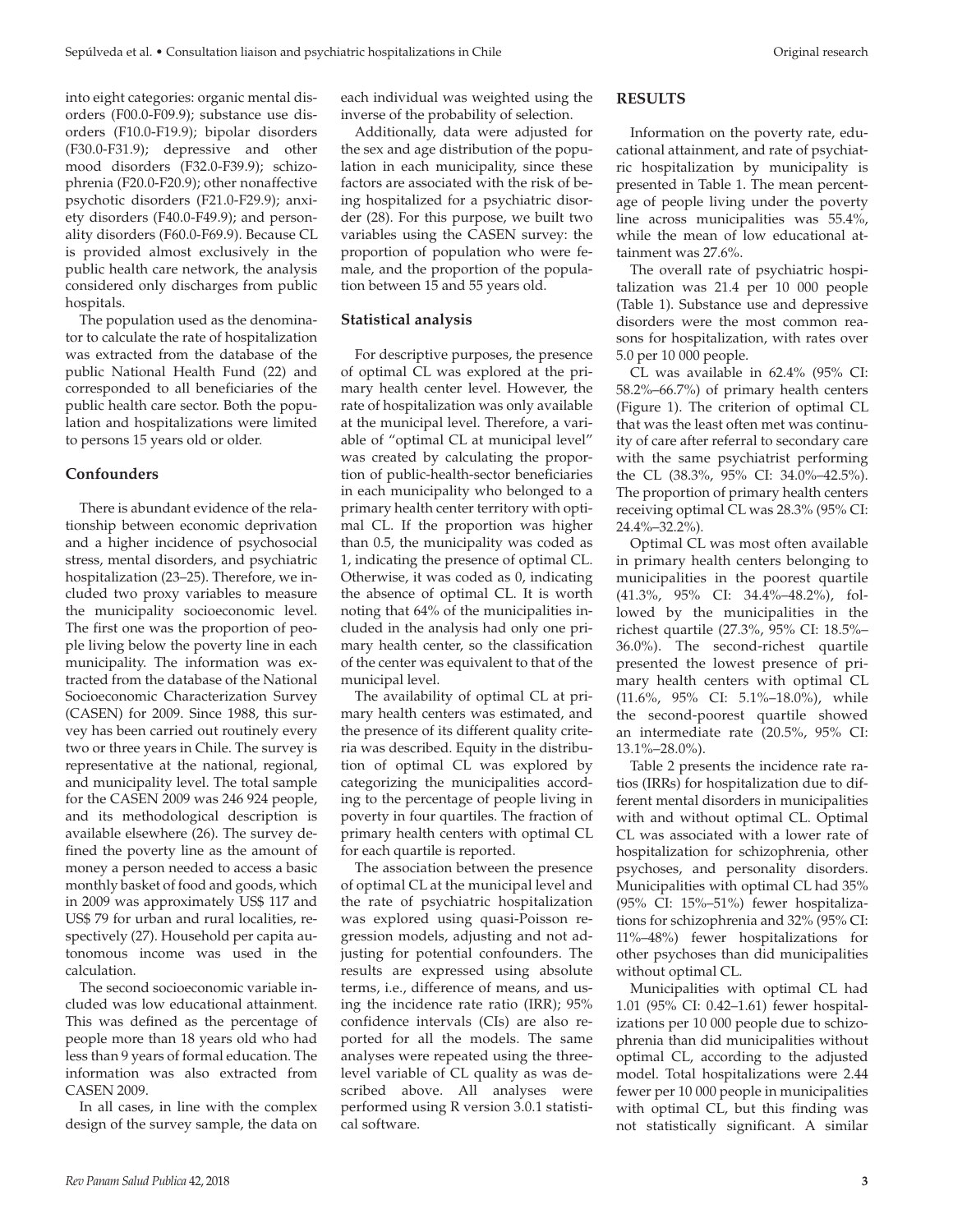**TABLE 1. Description of number of primary health care centers (N = 502), educational attainment, poverty rate, and rate of psychiatric hospitalization by municipality (N = 275), in study of primary care consultation liaison and psychiatric hospitalizations in Chile, 2009**

| Characteristic                                                                      | Mean  | Median | Minimum | Maximum |
|-------------------------------------------------------------------------------------|-------|--------|---------|---------|
| Number of primary health centers                                                    | 1.8   | 1      |         | 12      |
| Percentage of population older than 18 years with less than<br>8 years of schooling | 27.6% | 26.6%  | 1.0%    | 57.0%   |
| Percentage of people living under the poverty line                                  | 55.4% | 57.2%  | 14.1%   | 79.3%   |
| Psychiatric hospitalization rate (per 10 000 inhabitants)                           |       |        |         |         |
| All psychiatric causes                                                              | 21.39 | 15.57  | 0.00    | 126.58  |
| Substance use disorder                                                              | 5.95  | 3.80   | 0.00    | 38.19   |
| Depression                                                                          | 5.81  | 2.88   | 0.00    | 92.06   |
| Anxiety disorder                                                                    | 2.87  | 1.40   | 0.00    | 28.64   |
| Schizophrenia                                                                       | 2.67  | 2.08   | 0.00    | 49.56   |
| Personality disorder                                                                | 1.27  | 0.69   | 0.00    | 12.46   |
| Bipolar disorder                                                                    | 1.00  | 0.49   | 0.00    | 7.59    |
| Organic mental disorders                                                            | 0.92  | 0.48   | 0.00    | 10.08   |
| Other psychoses                                                                     | 0.88  | 0.49   | 0.00    | 9.62    |

**Source:** Prepared by the authors, using: (1) the database of the National Socioeconomic Characterization Survey (CASEN) for 2009; (2) the national hospital discharge registry of the Chilean Ministry of Health; and (3) the databases of the number of beneficiaries of the public National Health Fund.

**FIGURE 1. Presence (percentage) of four quality criteria of consultation liaison (CL) and of optimal CL in 502 Chilean primary health care centers belonging to 275 municipalities, 2009a**



Source: Prepared by the authors, using study data.

aCriterion 1 = CL was available at the primary health care center; Criterion  $2 = CL$  occurred during the past month; Criterion  $3 = CL$  was performed by the same psychiatrist; Criterion  $4 =$  in the case of referral to secondary care, patients would always or almost always be attended by the same psychiatrist of the CL; optimal CL = Criterion 1 + Criterion 2 + Criterion 3 + Criterion 4.

trend (also not statistically significant) of fewer discharges was observed for the rest of the mental disorders, except for depression.

Figure 2 shows the IRRs for hospitalization due to different mental disorders in municipalities without CL  $\text{(IRR = } 1.00)$ , with suboptimal CL, and with optimal CL. In comparison to the absence of CL, municipalities with suboptimal CL showed significantly higher rates of hospitalization for substance use disorder, schizophrenia, bipolar disorder, personality disorder, other psychoses, and total discharges. Optimal CL did not show significant differences in comparison with the categories of without CL and of suboptimal CL.

#### **DISCUSSION**

In this countrywide study of Chile, we found that consultation liaison was available in roughly two-thirds of the primary health centers, while optimal CL was available in fewer than onethird of them. The poorest and richest municipalities had the greatest availability of optimal CL. The availability of optimal CL was associated with a lower rate of hospitalization for schizophrenia, other psychoses, and personality disorders, although a more complex relationship was seen when the quality of CL was included in the analysis. When the municipalities were categorized into three groups and "no CL" was separated from "suboptimal CL," the latter category showed a higher rate of hospitalizations.

There are few antecedents to compare this situation with other countries in Latin American and the Caribbean. Reports of the World Health Organization available for the area indicate that the percentage of primary health care physicians who have interacted at least once a year with a mental health professional ranged between 21% and 50% in Argentina (29) and Uruguay (30) and between 51% and 80% in Costa Rica (31). However, this annual interaction is very different from the definition of consultation liaison used in our study.

In the case of Chile, the most recent reporting, carried out in 2012, indicated that between 84% and 91% of primary health centers interacted at least once a month with mental health professionals, mainly through consultancies (32). This finding shows an improvement since the year of our field work (2009), when 54.6% of primary health centers reported CL at least every month. However, only 32% to 52% of physicians participated in the consultation liaison in 2012 (32).

The distribution of the results according to the socioeconomic level of the municipalities showed better results for the two extremes: poorest and richest areas. This phenomenon could be explained by strategies of targeting resources on poorer areas and of maintaining stable flows of resources to richer areas. There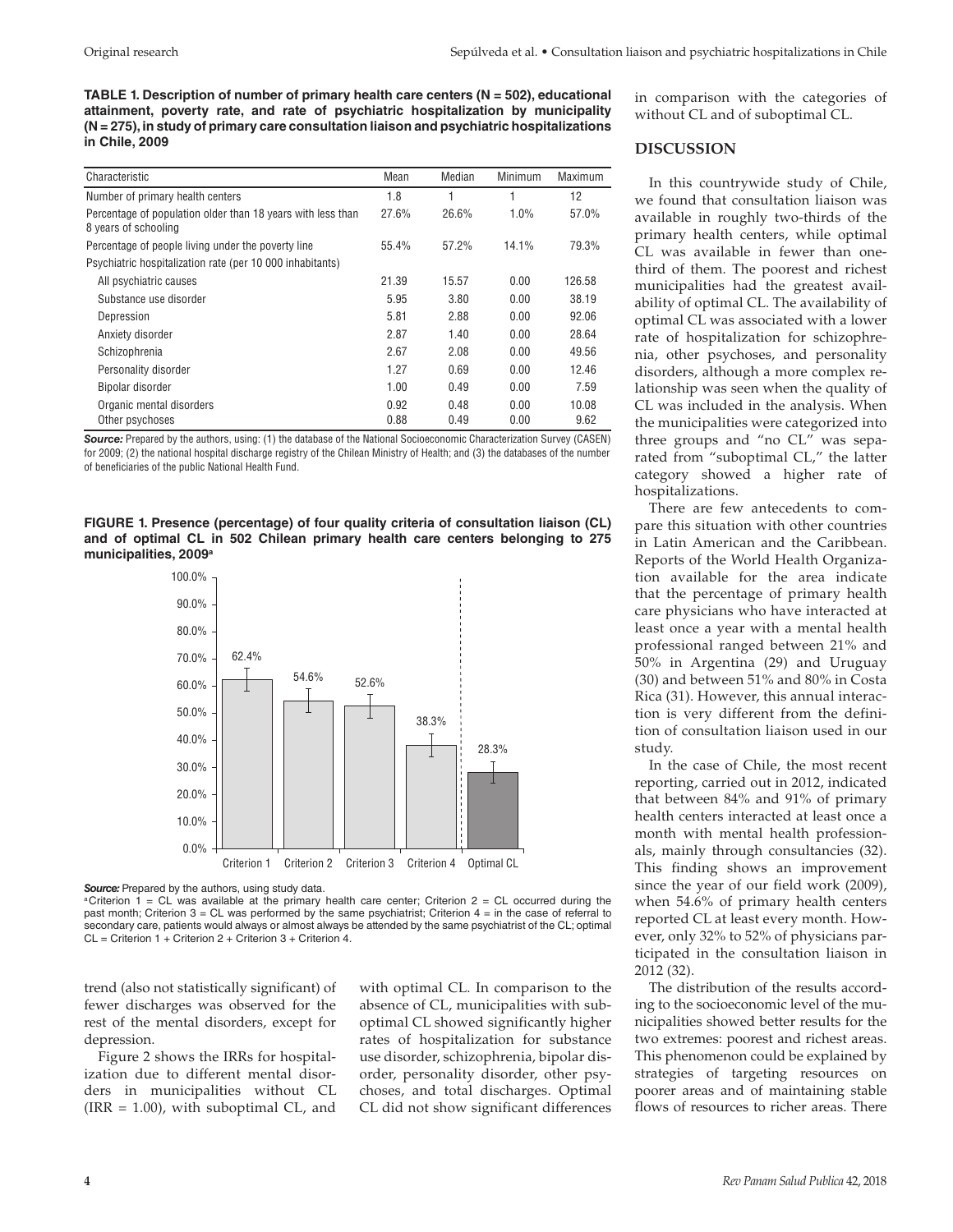**TABLE 2. Incidence rate ratio (IRR) of psychiatric hospitalization and difference of means (DM) of psychiatric hospitalizations per 10 000 people in 2009 in Chilean municipalities (N = 275) with and without optimal consultation liaison, with 95% confidence intervals (CIs)a** 

| Mental disorder          |            | Crude IRR    |  | IRR adjusted for poverty,<br>educational level, age, and sex |              |  | Crude DM |                   |  | DM adjusted for poverty,<br>educational level, age, and sex |                   |  |
|--------------------------|------------|--------------|--|--------------------------------------------------------------|--------------|--|----------|-------------------|--|-------------------------------------------------------------|-------------------|--|
|                          | <b>IRR</b> | 95% CI       |  | <b>IRR</b>                                                   | 95% CI       |  | DM       | 95% CI            |  | DM                                                          | 95% CI            |  |
| Total discharges         | 0.85       | 0.68 to 1.06 |  | 0.84                                                         | 0.68 to 1.04 |  | 3.53     | $-0.54$ to $7.60$ |  | 2.44                                                        | $-0.85$ to $5.7$  |  |
| Substance use disorder   | 0.86       | 0.66 to 1.14 |  | 0.86                                                         | 0.65 to 1.12 |  | 0.96     | $-0.5$ to 2.41    |  | 0.63                                                        | $-0.53$ to $1.80$ |  |
| Depression               | 1.16       | 0.81 to 1.64 |  | 1.13                                                         | 0.83 to 1.54 |  | $-0.49$  | $-1.95$ to 0.95   |  | $-0.47$                                                     | $-1.65$ to 0.70   |  |
| Anxiety disorder         | 0.83       | 0.57 to 1.20 |  | 0.76                                                         | 0.55 to 1.04 |  | 0.61     | $-0.02$ to 1.25   |  | 0.30                                                        | $-0.27$ to $0.87$ |  |
| Schizophrenia            | 0.65       | 0.50 to 0.85 |  | 0.65                                                         | 0.49 to 0.85 |  | 1.14     | 0.41 to 1.87      |  | 1.01                                                        | 0.42 to 1.61      |  |
| Personality disorder     | 0.68       | 0.51 to 0.91 |  | 0.66                                                         | 0.49 to 0.89 |  | 0.44     | $0.09$ to $0.80$  |  | 0.43                                                        | $0.13$ to $0.73$  |  |
| Bipolar disorder         | 0.83       | 0.62 to 1.10 |  | 0.80                                                         | 0.59 to 1.07 |  | 0.21     | $-0.11$ to $0.53$ |  | 0.19                                                        | $-0.08$ to $0.46$ |  |
| Organic mental disorders | 0.86       | 0.62 to 1.21 |  | 0.86                                                         | 0.61 to 1.20 |  | 0.16     | $-0.1$ to $0.43$  |  | 0.10                                                        | $-0.13$ to $0.34$ |  |
| Other psychoses          | 0.71       | 0.54 to 0.93 |  | 0.68                                                         | 0.52 to 0.89 |  | 0.29     | 0.07 to 0.52      |  | 0.25                                                        | 0.06 to 0.44      |  |

Source: The analysis was performed on a database that merged information from: (1) a survey carried out with Chilean primary health care centers; (2) the database of the National Socioeconomic Characterization Survey (CASEN) for 2009; (3) the national hospital discharge registry of the Chilean Ministry of Health; and (4) the databases of the number of beneficiaries of the public National Health Fund.

a Statistically significant IRRs (the CI does not include 1.00) and statistically significant DM values (the CI does not include 0.00) are highlighted with a darker background.

**FIGURE 2. Incidence rate ratio (IRR) of psychiatric hospitalization due to different mental disorders, adjusted by population edu**cation, poverty, age, and sex, for Chilean municipalities (N = 275), according to three categories of consultation liaison (CL), 2009<sup>a</sup>



Source: The analysis was performed on a database that merged information from: (1) a survey carried out with Chilean primary health care centers; (2) the database of the National Socioeconomic Characterization Survey (CASEN) for 2009; (3) the national hospital discharge registry of the Chilean Ministry of Health; and (4) the databases of the number of beneficiaries of the public National Health Fund.

a The category of "without CL" is used as the reference (i.e., IRR = 1.00); \* indicates p value < 0.05.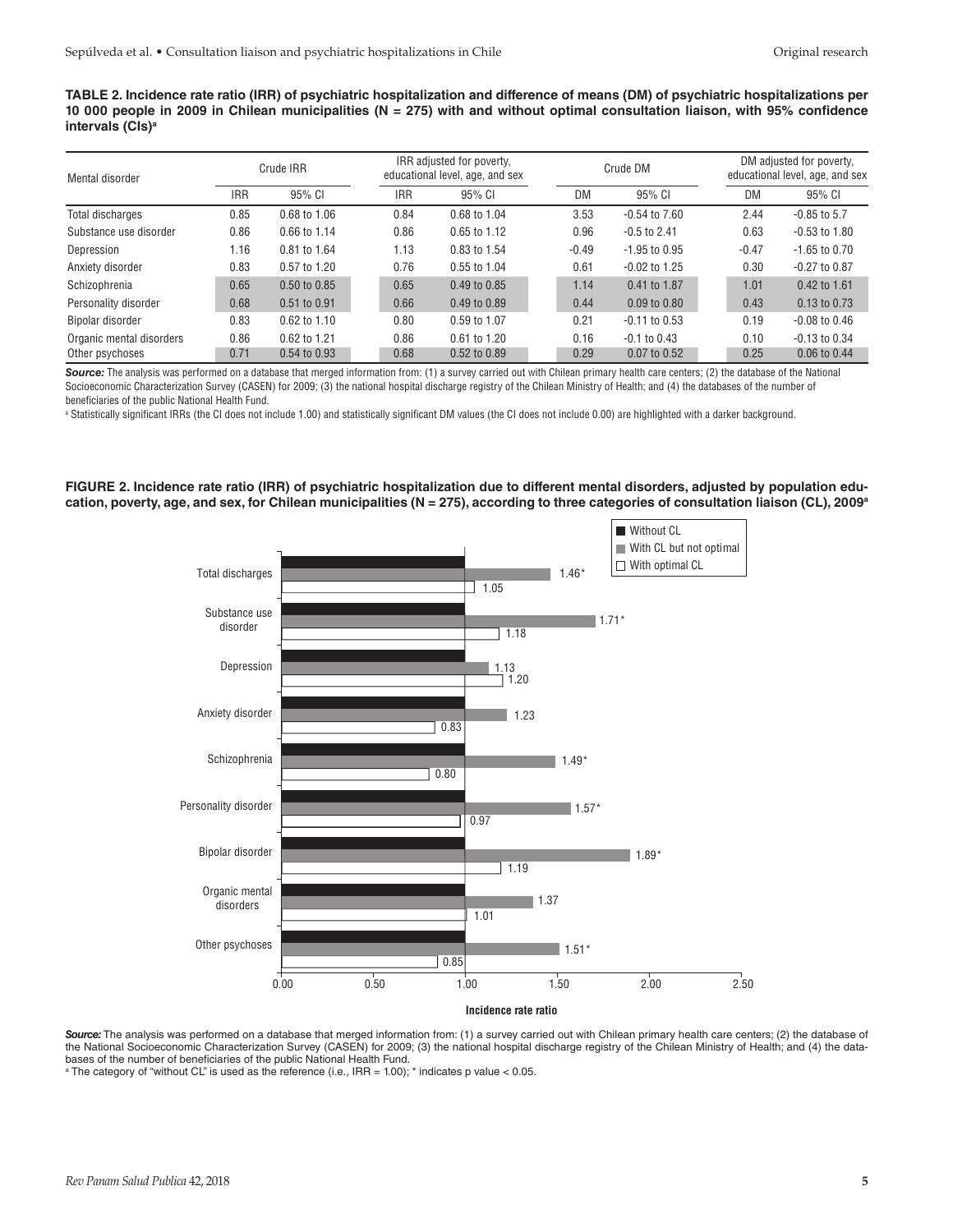is also more availability of specialists in urban areas, where most richer municipalities are located (33). It seems that the "inverse care law" described by Tudor in 1971 (34), under which "availability of good medical care tends to vary inversely with the need of the population served," has been partially tackled by the strategy of CL in Chile.

In our study, optimal CL showed an association with fewer hospitalizations for schizophrenia, other psychoses, and personality disorders. These results are in agreement with other ecological studies. In a classic study, Tyrer et al. (6) described a model of collaborative mental health care between primary and specialized care in Nottingham, United Kingdom, which included various forms of contact between the two levels. During the eight-year study period, the rate of psychiatric hospitalizations fell by 30% in the area where the development of the model was done earlier and more systematically, and only a 9% in the rest of Nottingham.

A 2010 article by van der Feltz-Cornelis et al. (35) compared usual care with care that included CL in primary care, through a meta-analysis of 10 randomized controlled trials, which included a total of 3 408 patients with somatoform disorder or depressive disorder. Those researchers found a positive impact for CL, with lower rates of utilization of specialized mental health services, including psychiatric hospitalization. However, none of the studies assessed by van der Feltz-Cornelis et al. was carried out in a low- or middleincome country.

Our results also show a relationship between hospitalization rates due to psychiatric conditions and different levels of CL quality. It is remarkable that suboptimal CL showed higher rates of hospitalization compared with no CL, reaching statistical significance for total discharges and almost all mental disorders. Moreover, when compared with the absence of CL, optimal CL did not show a statistically significant reduction in hospitalizations.

It is unclear why suboptimal CL would result in a higher hospitalization rate than the absence of CL. If health centers with suboptimal CL are recently implementing this policy, one could expect an increase in detection of cases that previously were not receiving any

psychiatric care. Moreover, if the CL is implemented in an irregular and infrequent manner, it might result in hospitalizing patients because there is no reliable outpatient care system and hospitalization is considered a health care solution for more difficult cases.

It could be expected that over time these problems would diminish as the CL becomes more consolidated and both health care providers and patients trust the system more. This hypothesis is consistent with findings of other authors who have shown that the benefits of different elements of community mental care models could be achieved after a period of increasing utilization of services (8, 36, 37). To confirm this theory, it would be necessary to examine whether the profile of hospitalized patients is similar in contexts where optimal consultation liaison is and is not available.

It is important to consider that other characteristics of the CL may influence its effectiveness. For instance, some key competencies of the consulting psychiatrist have been outlined in the literature. These include the ability to understand the context of primary health care; to provide clinical support that meets the needs of the primary care practitioner; and to provide training to primary care practitioners so they can increase their skills in detecting and treating mental disorders (38).

Overall, CL can be seen as a part of an effort to improve the performance of the community mental health model of care. In this case, the specific role of CL is related to the integration of mental health into the general health system, the generation of territorial coordination structures, and continuity in the attention to any mental health problem (39).

# **Study limitations**

This study has certain limitations. Firstly, given its ecological and cross-sectional nature, causal inference is restricted. The results of hospitalizations seen in the year of the study could be the product of accumulated exposure in previous years. Moreover, the lack of observations over time limit our interpretation regarding the impact of different levels of quality of CL on the hospitalization rate.

Secondly, we are not adjusting the analysis for important confounders that could be related to hospital discharges, such as the availability of psychiatric beds for each primary health center. However, even if health centers with optimal CL had fewer psychiatric beds available, this would not explain a higher rate of hospitalizations found in centers with suboptimal CL. Nevertheless, we cannot exclude the influence of possible confounders on the outcome, and future research should use controlled study settings to examine the impact of psychiatric consultation liaison specifically.

# **Conclusions**

This study provides evidence on the effectiveness of consultation liaison in the context of a Latin American middle-income country that is implementing a policy to promote the community mental health model (40). The study found a reduction of hospitalizations due to some mental disorders that was associated with the availability of optimal CL in the primary health center. However, suboptimal CL seemed to have the opposite impact.

The ecological nature of the study, and possible confounders that could not be controlled for, should be considered when interpreting the results and when planning future research. A wider range of outcomes should be explored, using other epidemiological approaches. More studies also are necessary to determine whether an expansion of the strategy of CL should be driven by improving national coverage or assuring the quality of the liaison.

**Acknowledgments**. We acknowledge the staff of all the primary health care centers that completed the survey and answered our additional inquiries.

**Funding**. This project was partially funded by the National Commission for Scientific and Technological Research (CONICYT) (FONIS SA08I20033).

**Conflicts of interest.** The authors declare no conflict of interest.

**Disclaimer**. Authors hold sole responsibility for the views expressed in the manuscript, which may not necessarily reflect the opinion or policy of the *RPSP/ PAJPH* or PAHO.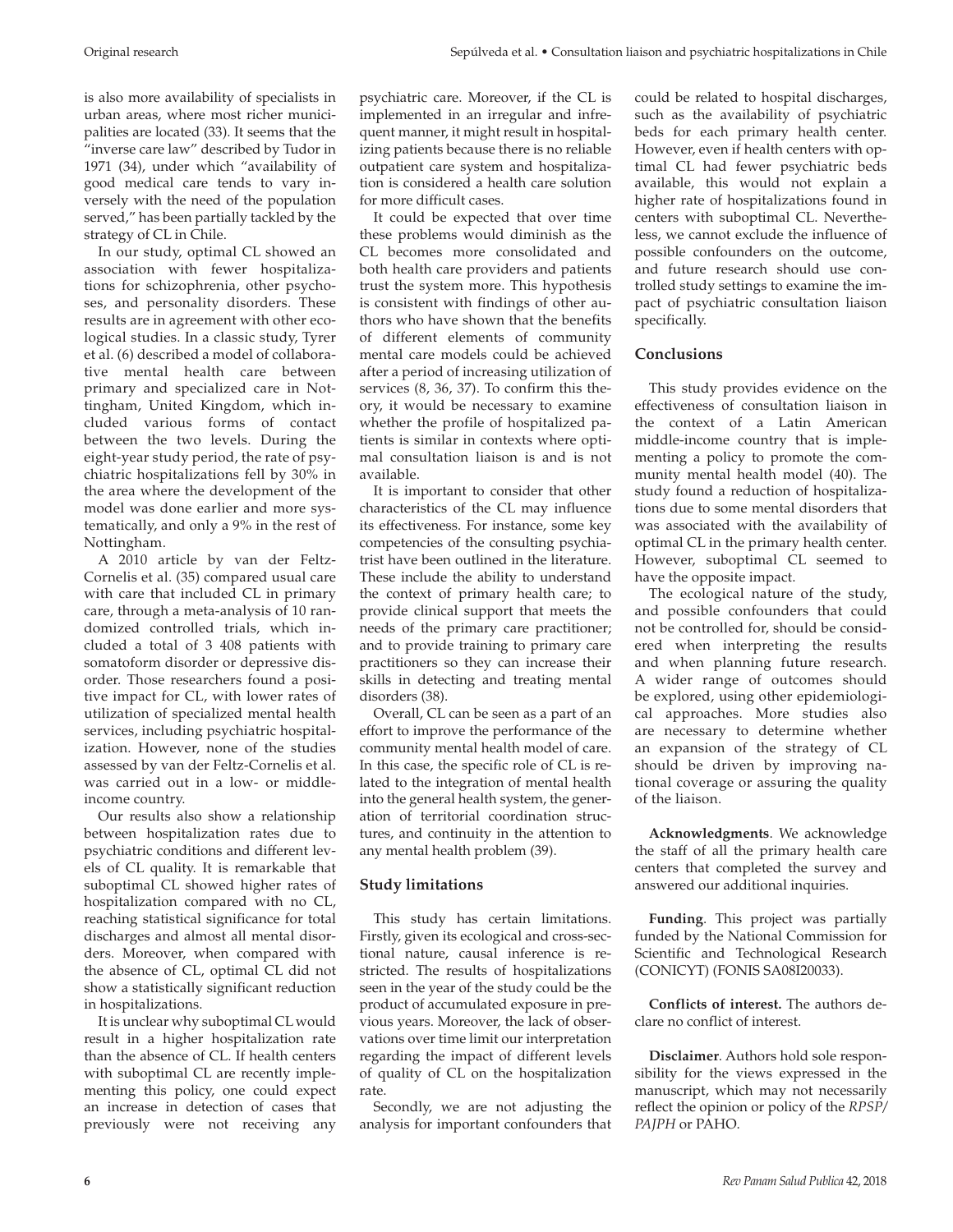### **REFERENCES**

- 1. Whiteford HA, Degenhardt L, Rehm J, Baxter AJ, Ferrari AJ, Erskine HE, et al. Global burden of disease attributable to mental and substance use disorders: findings from the Global Burden of Disease Study 2010. Lancet. 2013;382(9904):1575–86.
- 2. Wang PS, Angermeyer M, Borges G, Bruffaerts R, Tat Chiu W, DE Girolamo G, et al. Delay and failure in treatment seeking after first onset of mental disorders in the World Health Organization's World Mental Health Survey Initiative. World Psychiatry. 2007;6(3):177–85.
- 3. Gillies D, Buykx P, Parker AG, Hetrick SE. Consultation liaison in primary care for people with mental disorders. Cochrane Database Syst Rev. 2015 Sep 18;(9):CD007193. doi: 10.1002/14651858. CD007193.pub2.
- 4. Thornicroft G, Deb T, Henderson C. Community mental health care worldwide: current status and further developments. World Psychiatry. 2016;15(3):276–86.
- 5. Zeidler Schreiter E, Pandhi N, Fondow MDM, Thomas C, Vonk J, Reardon CL, et al. Consulting psychiatry within an integrated primary care model. J Health Care Poor Underserved. 2013;24(4):1522–30.
- 6. Tyrer P, Ferguson B, Wadsworth J. Liaison psychiatry in general practice: the comprehensive collaborative model. Acta Psychiatr Scand. 1990;81(4):359–63.
- 7. Jenkins R, Kessler M, Riba M, Gunn J, Kauye F. Public health aspects of integration of mental health into primary care services. In: Ivbijaro G, ed. Companion to primary care mental health. London: Wonca and Radcliffe Publishing; 2012: 97–115.
- 8. Zitko P, Ramírez J, Markkula N, Norambuena P, Ortiz AM, Sepúlveda R. Implementing a community model of mental health care in Chile: impact on psychiatric emergency visits. Psychiatr Serv. 2017;68(8):832–8.
- 9. Burns T, Catty J, Dash M, Roberts C, Lockwood A, Marshall M. Use of intensive case management to reduce time in hospital in people with severe mental illness: systematic review and meta-regression. BMJ. 2007;335(7615):336.
- 10. The World Bank. World Bank country and lending groups. Available from: data.worldbank.org/about/countryclassifications/a-short-history Accessed 21 May 2018.
- 11. Becerril-Montekio V, Reyes JD, Manuel A. Sistema de salud de Chile. Salud Publica Mex. 2011 Jan;53(Suppl 2):s132-s142.
- 12. Alvarado R. Elaboración y validación de instrumento que describe y caracteriza las redes de servicios de salud mental para personas que padecen esquizofrenia. Rev Chil Salud Publica. 2007;11(3):117–26.
- 13. Zitko P, Ramírez J, Norambuena P, Ortiz AM, Sepúlveda R, Alvarado R. Informe técnico final. Proyecto FONIS SM12|2025: asociación entre el desarrollo del Modelo Comunitario de Atención en Salud Mental (MCASM) y la tasa de consultas de

urgencia y egresos hospitalarios por causa psiquiátrica. Santiago de Chile: Fondo Nacional de Investigación y Desarrollo en Salud - CONICYT - MINSAL; 2014.

- 14. Ramírez J, Ortiz A, Zitko P, Norambuena P, Sepúlveda R, Libuy J, et al. Informe final proyecto FONIS SM14|0011: asociación entre el desarrollo del modelo comunitario de atención en salud mental de la red asistencial y mejoría en la calidad de vida de personas que ingresan al programa integral de salud mental en atención primaria. Santiago de Chile: Fondo Nacional de Investigación y Desarrollo en Salud - CONICYT – MINSAL; 2017.
- 15. de Jong A. Development of the International Classification of Mental Health Care (ICMHC). Acta Psychiatr Scand Suppl. 2000;405:8–13.
- 16. Alvarado R, Minoletti A, Aliste F, Sepúlveda R, Madariaga C, Caro J. Informe técnico final. Proyecto FONIS SA08|20033: evaluación de las redes de atención para personas con primer episodio de esquizofrenia, en Chile. Santiago de Chile: Fondo Nacional de Investigación y Desarrollo en Salud - CONICYT – MINSAL; 2010.
- 17. Dietzen LL, Bond GR. Relationship between case manager contact and outcome for frequently hospitalized psychiatric clients. Hosp Community Psychiatry. 1993;44(9):839–43.
- 18. McGrew JH, Bond GR, Dietzen L, Salyers M. Measuring the fidelity of implementation of a mental health program model. J Consult Clin Psychol. 1994;62(4):670–8.
- 19. Brekke JS, Long JD, Nesbitt N, Sobel E. The impact of service characteristics on functional outcomes from community support programs for persons with schizophrenia: a growth curve analysis. J Consult Clin Psychol. 1997;65(3):464–75.
- 20. Brekke JS, Ansel M, Long J, Slade E, Weinstein M. Intensity and continuity of services and functional outcomes in the rehabilitation of persons with schizophrenia. Psychiatr Serv. 1999;50(2):248–56.
- 21. Bond GR, Salyers MP. Prediction of outcome from the Dartmouth Assertive Community Treatment Fidelity Scale. CNS Spectr. 2004;9(12):937–42.
- 22. Fondo Nacional de Salud. Bases de datos, informes, estudios y documentos. Available from: [https://www.fonasa.](https://www.fonasa.cl/sites/fonasa/institucional/archivos) [cl/sites/fonasa/institucional/archivos](https://www.fonasa.cl/sites/fonasa/institucional/archivos) Accessed 21 May 2018.
- 23. Flisher AJ, Lund C, Funk M, Banda M, Bhana A, Doku V, et al. Mental health policy development and implementation in four African countries. J Health Psychol. 2007;12(3):505–16.
- 24. Lund C, Breen A, Flisher AJ, Kakuma R, Corrigall J, Joska JA, et al. Poverty and common mental disorders in low and middle income countries: a systematic review. Soc Sci Med. 2010;71(3):517–28.
- 25. Patel V, Lund C, Hatherill S, Plagerson S, Corrigall J, Funk M, et al. Mental disorders: equity and social determinants. In: Blas E, Sivasankara Kurup A, eds.

Equity, social determinants and public health programmes. Geneva: World Health Organization; 2010:115–34.

- 26. Ministerio de Planificación. CASEN 2009. Informe metodológico. Available from: [http://observatorio.](http://observatorio.ministeriodesarrollosocial.gob.cl/layout/doc/casen/metodologia_2009_504de6beb0fd4.pdf) [ministeriodesarrollosocial.](http://observatorio.ministeriodesarrollosocial.gob.cl/layout/doc/casen/metodologia_2009_504de6beb0fd4.pdf) gob.cl/ [layout/doc/casen/metodologia\\_2009\\_](http://observatorio.ministeriodesarrollosocial.gob.cl/layout/doc/casen/metodologia_2009_504de6beb0fd4.pdf) [504de6beb0fd4.pdf](http://observatorio.ministeriodesarrollosocial.gob.cl/layout/doc/casen/metodologia_2009_504de6beb0fd4.pdf) Accessed 21 May 2018.
- 27. Ministerio de Desarrollo Social. Metodología del diseño muestral factores de expansión Encuesta de Caracterización Socioeconómica Nacional. Available from: [http://observatorio.](http://observatorio.ministeriodesarrollosocial.gob.cl/layout/doc/casen/Informe) [ministeriodesarrollosocial.gob.cl/layout/](http://observatorio.ministeriodesarrollosocial.gob.cl/layout/doc/casen/Informe) [doc/casen/Informe](http://observatorio.ministeriodesarrollosocial.gob.cl/layout/doc/casen/Informe) Diseno Muestral\_ Revision\_13sep12.pdf Accessed 21 May 2018.
- 28. Granmegna S G, Lora L R, Ahumada F P. Análisis base de datos unidad de hospitalización de corta estadía (UHCE). Psiquiatría Hospital Dr. Sótero del Río. Rev Chil Neuropsiquiatr. 2006; 44(1):23–38.
- 29. Organización Mundial de la Salud. Sistema de salud mental en 10 provincias argentinas: Catamarca, Chubut, Corrientes, Jujuy, Mendoza, Río Negro, Salta, San Juan, Tierra del Fuego, Tucumán. Available from: [http://www.who.int/mental\\_](http://www.who.int/mental_health/who_aims_country_reports/argentina_who_aims_report_spanish.pdf?ua=1) [health/who\\_aims\\_country\\_reports/](http://www.who.int/mental_health/who_aims_country_reports/argentina_who_aims_report_spanish.pdf?ua=1) [argentina\\_who\\_aims\\_report\\_spanish.](http://www.who.int/mental_health/who_aims_country_reports/argentina_who_aims_report_spanish.pdf?ua=1) [pdf?ua=1](http://www.who.int/mental_health/who_aims_country_reports/argentina_who_aims_report_spanish.pdf?ua=1) Accessed 21 May 2018.
- 30. World Health Organization. WHO-AIMS report on mental health system in Uruguay. Available from: [http://www.](http://www.who.int/mental_health/uruguay_who_report.pdf?ua=1) [who.int/mental\\_health/uruguay\\_who\\_](http://www.who.int/mental_health/uruguay_who_report.pdf?ua=1) [report.pdf?ua=1](http://www.who.int/mental_health/uruguay_who_report.pdf?ua=1) Accessed 21 May 2018.
- 31. Pan American Health Organization; World Health Organization; Ministry of Health of Costa Rica; Social Security Institution of Costa Rica. WHO-AIMS report on mental health system in Costa Rica. 2008; Available from: [http://www.who.int/](http://www.who.int/mental_health/costa_rica_who_aims_report_english.pdf) [mental\\_health/costa\\_rica\\_who\\_aims\\_re](http://www.who.int/mental_health/costa_rica_who_aims_report_english.pdf)[port\\_english.pdf](http://www.who.int/mental_health/costa_rica_who_aims_report_english.pdf) Accessed 21 May 2018.
- 32. Universidad de Chile, Facultad de Medicina, Escuela de Salud Pública Dr. Salvador Allende Gossen. Sistema de salud mental en Chile. Segundo informe. Available from: [http://www.who.int/](http://www.who.int/mental_health/who_aims_country_reports/who_aims_report_chile.pdf) [mental\\_health/who\\_aims\\_country\\_](http://www.who.int/mental_health/who_aims_country_reports/who_aims_report_chile.pdf) [reports/who\\_aims\\_report\\_chile.pdf](http://www.who.int/mental_health/who_aims_country_reports/who_aims_report_chile.pdf) Accessed 21 May 2018.
- 33. Daniels ZM, Vanleit BJ, Skipper BJ, Sanders ML, Rhyne RL. Factors in recruiting and retaining health professionals for rural practice. J Rural Health. 2007;23(1):62–71.
- 34. Hart JT. The inverse care law. Lancet. 1971; 297(7696):405–12.
- 35. van der Feltz-Cornelis CM, Van Os TWDP, Van Marwijk HWJ, Leentjens AFG. Effect of psychiatric consultation models in primary care: a systematic review and meta-analysis of randomized clinical trials. J Psychosom Res. 2010 Jun;68(6):521–33.
- 36. Malone D, Newron-Howes G, Simmonds S, Marriot S, Tyrer P. Community mental health teams (CMHTs) for people with severe mental illnesses and disordered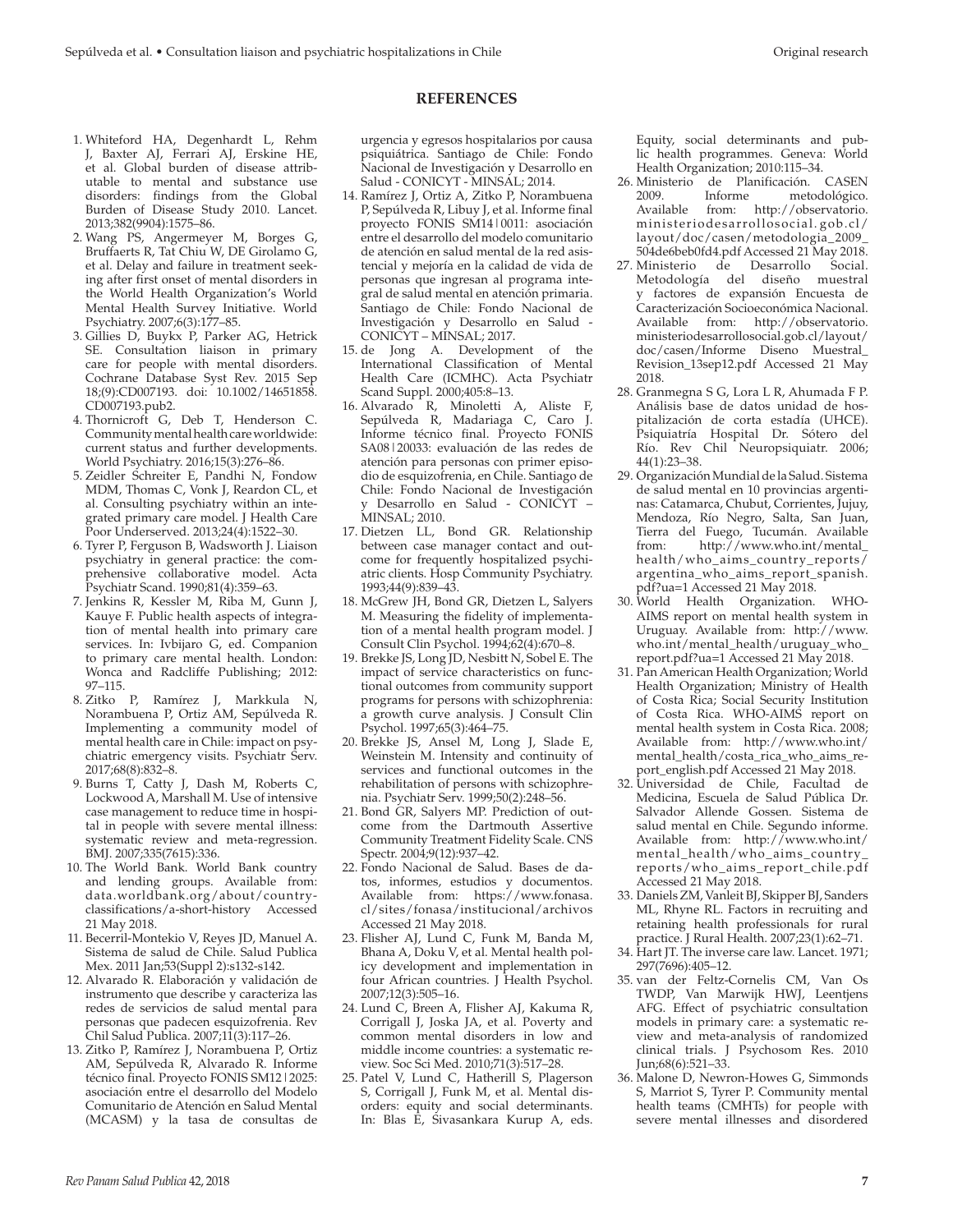personality. Cochrane Database Syst Rev. 2007 Jul 18;(3):CD000270.

- 37. Wierdsma A, Poodt H, Mulder C. Effects of community-care networks on psychiatric emergency contacts, hospitalisation and involuntary admission. J Epidemiol Community Health. 2007;61(7):613–8.
- 38. Blashki G, Selzer R, Judd F, Hodgins G, Ciechomski L. Primary care psychiatry: taking consultation–liaison psychiatry

to the community. Australas Psychiatry.

- 2005;13(3):302–6.<br>39. Ministerio de Salud. Orientaciones técnicas: consultorías en salud mental. Available from: [http://www.min](http://www.minsal.cl/wp-content/uploads/2015/09/OT-CONSULTORIAS-EN-SALUD-MENTAL.pdf)[sal.cl/wp-content/uploads/2015/09/](http://www.minsal.cl/wp-content/uploads/2015/09/OT-CONSULTORIAS-EN-SALUD-MENTAL.pdf) [OT-CONSULTORIAS-EN-SALUD-](http://www.minsal.cl/wp-content/uploads/2015/09/OT-CONSULTORIAS-EN-SALUD-MENTAL.pdf)[MENTAL.pdf](http://www.minsal.cl/wp-content/uploads/2015/09/OT-CONSULTORIAS-EN-SALUD-MENTAL.pdf) Accessed 21 May 2018.
- 40. Ministerio de Salud. Plan Nacional de Salud Mental 2017-2025. Available from: [http://www.minsal.cl/wp-content/](http://www.minsal.cl/wp-content/uploads/2017/12/PDF-PLAN-NACIONAL-SALUD-MENTAL-2017-A-2025.-7-dic-2017.pdf)

 [uploads/2017/12/PDF-PLAN-](http://www.minsal.cl/wp-content/uploads/2017/12/PDF-PLAN-NACIONAL-SALUD-MENTAL-2017-A-2025.-7-dic-2017.pdf)[NACIONAL-SALUD-MENTAL-2017-A-](http://www.minsal.cl/wp-content/uploads/2017/12/PDF-PLAN-NACIONAL-SALUD-MENTAL-2017-A-2025.-7-dic-2017.pdf)[2025.-7-dic-2017.pdf](http://www.minsal.cl/wp-content/uploads/2017/12/PDF-PLAN-NACIONAL-SALUD-MENTAL-2017-A-2025.-7-dic-2017.pdf) Accessed 21 May 2018.

Manuscript received on 7 March 2018. Revised version accepted for publication on 7 May 2018.

**Las consultorías de salud mental en atención primaria y la tasa de hospitalización psiquiátrica: estudio nacional en Chile**

**RESUMEN** *Objetivos.* Evaluar la calidad de las consultorías de salud mental en todos los centros de atención primaria de salud en Chile y su posible relación con la tasa de hospitalización psiquiátrica.

> *Métodos.* Se llevó a cabo un estudio transversal ecológico a nivel nacional sobre los 502 centros de atención primaria de salud en 275 municipios (87,3 % del total de los centros de atención primaria de salud en Chile) durante el 2009. Las consultorías de salud mental se caracterizaron por medio de cuatro criterios: disponibilidad, frecuencia, continuidad de los participantes y continuidad en los distintos niveles de atención. Además, se creó una variable dicótoma llamada "consultoría óptima" para cuando se cumplían los cuatro criterios. Se utilizó un cuasimodelo de regresión de Poisson para calcular la tasa de hospitalización a causa de distintos trastornos psiquiátricos, ajustada por los atributos de la población.

> *Resultados.* De los centros de atención primaria de salud, el 28,3 % había presentado consultorías óptimas durante el año anterior, concentradas en los municipios más pobres y más ricos. La continuidad de la atención fue el criterio que se cumplió con menos frecuencia (38,3 %). La presencia de consultorías óptimas a nivel municipal estuvo asociada con menos altas médicas psiquiátricas, con la siguiente razón de tasa de incidencia e intervalos de confianza (IC) del 95 %: esquizofrenia, 0,65 (IC del 95%: 0,49–0,85); otras psicosis, 0,68 (IC del 95%: 0,52–0,89); y trastornos de la personalidad, 0,66 (IC del 95%: 0,49–0,89). Los municipios con consultorías óptimas registraron 2,44 menos altas médicas psiquiátricas totales por 10 000 habitantes, aunque sin alcanzar significación estadística (-0,85 a 5,70).

> *Conclusiones.* Por medio de una muestra representativa a nivel nacional, encontramos que las consultorías de salud mental en centros de atención primaria de salud estaban asociadas con la disminución de hospitalizaciones psiquiátricas. Se requieren más estudios para comprender la función de cada componente de las consultorías de salud mental.

**Palabras clave** Derivación y consulta; hospitales psiquiátricos; servicios comunitarios de salud mental; psiquiatría comunitaria; atención primaria de salud; Chile.